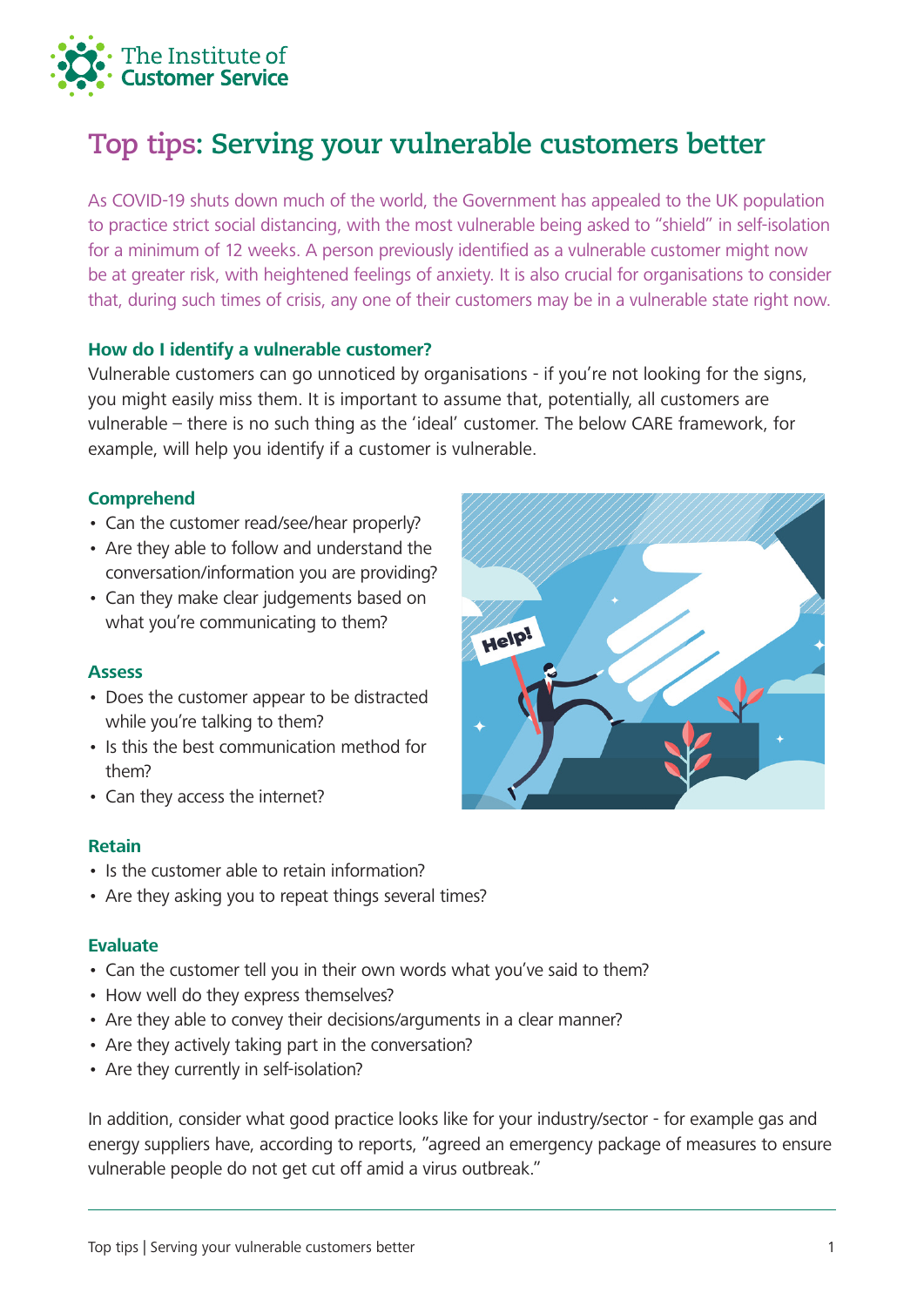

## **Our 8 top tips: Steps you can take right now to serve your vulnerable customers**

## **1. Identify your vulnerable customers**

You should be able to identify who your vulnerable customers are – internally and externally. Refer to the CARE framework above.

## **2. Comply with the law**

Certain industries such as energy and telecommunications have to respect certain rules around vulnerable customers. In fact, the Office of Gas and Electricity Markets' (Ofgem) Consumer Vulnerability Strategy focuses on five themes: data, affordability, customer service, innovation and partnership working to drive improved outcomes for consumers in vulnerable circumstances. Make sure you are aware of and compliant with industry regulations where applicable.

## **3. Have a customer-centric approach**

Your customers need to be at the heart of your organisation – and ideally at the forefront of every decision. This will help you create and maintain the right culture and have the right processes in place to empower your customers. When empowered, your customers are more able to take control of the situation and can help you to serve them better.

## **4. Ensure your products/services are flexible**

Whether during a crisis period or not, your customers' circumstances may change. Although it is important to protect your commercial interests, by standardising your products and services to suit the 'ideal customer' can have a detrimental impact. Your products and services need to be flexible enough to accommodate changes to your customers' circumstances, and your staff should be empowered to provide tailored solutions for your customers.

## **5. Assess best practice**

What are your competitors doing? Do they have offerings more suited to vulnerable customers? How are they communicating with this segment of the market? Scan the industry to find out if there is any additional support you could be providing to your vulnerable customers.

## **6. Support your staff**

Very often, the breakdown happens when staff do not fully understand the policy and strategy in place for vulnerable customers. Policy needs to empower employees to use discretion rather than being tied down to rigid rules such as time-limits on conversations with customers or following inflexible scripts.

Create and implement a vulnerable customer policy that will support the right culture and training to empower your staff in delivering service to customers. If there are any policy updates, make sure these are communicated clearly throughout the organisation so as to avoid mistakes that may exclude your vulnerable customers.